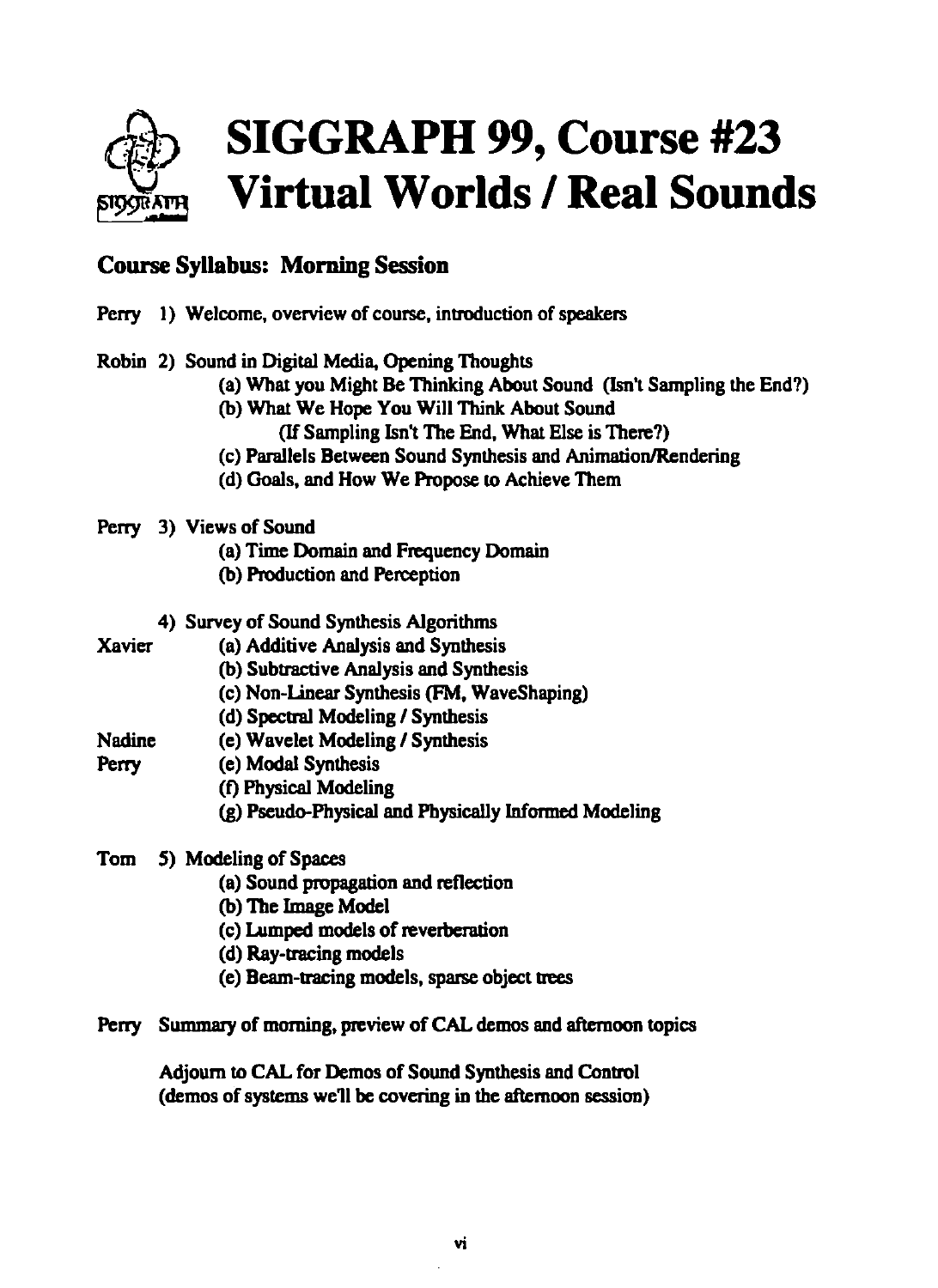

## Course Syllabus: Afternoon Session

|               | Perry 6) Re-Welcome, afternoon overview, (re)introductions           |
|---------------|----------------------------------------------------------------------|
|               | 7) Controlling and Scripting Sound Synthesis                         |
| <b>Robin</b>  | (a) Note and Event Lists<br>(b) MIDI                                 |
|               | (c) XG, GS, XMIDI, ZIPI and others                                   |
|               | (d) Control in HTML, VRML, MPEG4 (SAOL), etc.                        |
| Perry         | (e) Sound Effects and Environment Control                            |
|               | 8) Hardware, Software, and Computing Issues                          |
| Perry         | (a) Specialized Hardware vs. Software Synthesis                      |
| <b>Robin</b>  | (b) Networked Audio, Synchronization with Graphics, Other Issues     |
| Tom           | (c) Parallel Sound Computation                                       |
|               | 9) Sound Synthesis/Processing Systems and Software                   |
| Tom           | (a) Interactive Walk-through Beam-Traced                             |
|               | Audio Environment, and Multi-User/Position Audio                     |
| Perry         | (b) Physical and Pseudo-Physical Models                              |
| Xavier        | (c) Spectral Modeling Systems                                        |
| <b>Nadine</b> | (d) Wavelet manipulations of environmental sounds                    |
| Robin         | (e) Sound Connected to Animation software                            |
|               | Nadine 10) Measuring Success: Psychoacoustics and Testing            |
|               | (a) Psychoacoustics                                                  |
|               | (b) Designing experiments and testing subjects                       |
|               | (c) Some results from thesis                                         |
| All           | 11) Animation Applications and Demos                                 |
|               | Perry 12) Wrap up: Bibliography, CDROM Course Notes Summary, Thanks. |

Adjourn to CAL for Demos of Sound Synthesis and Control